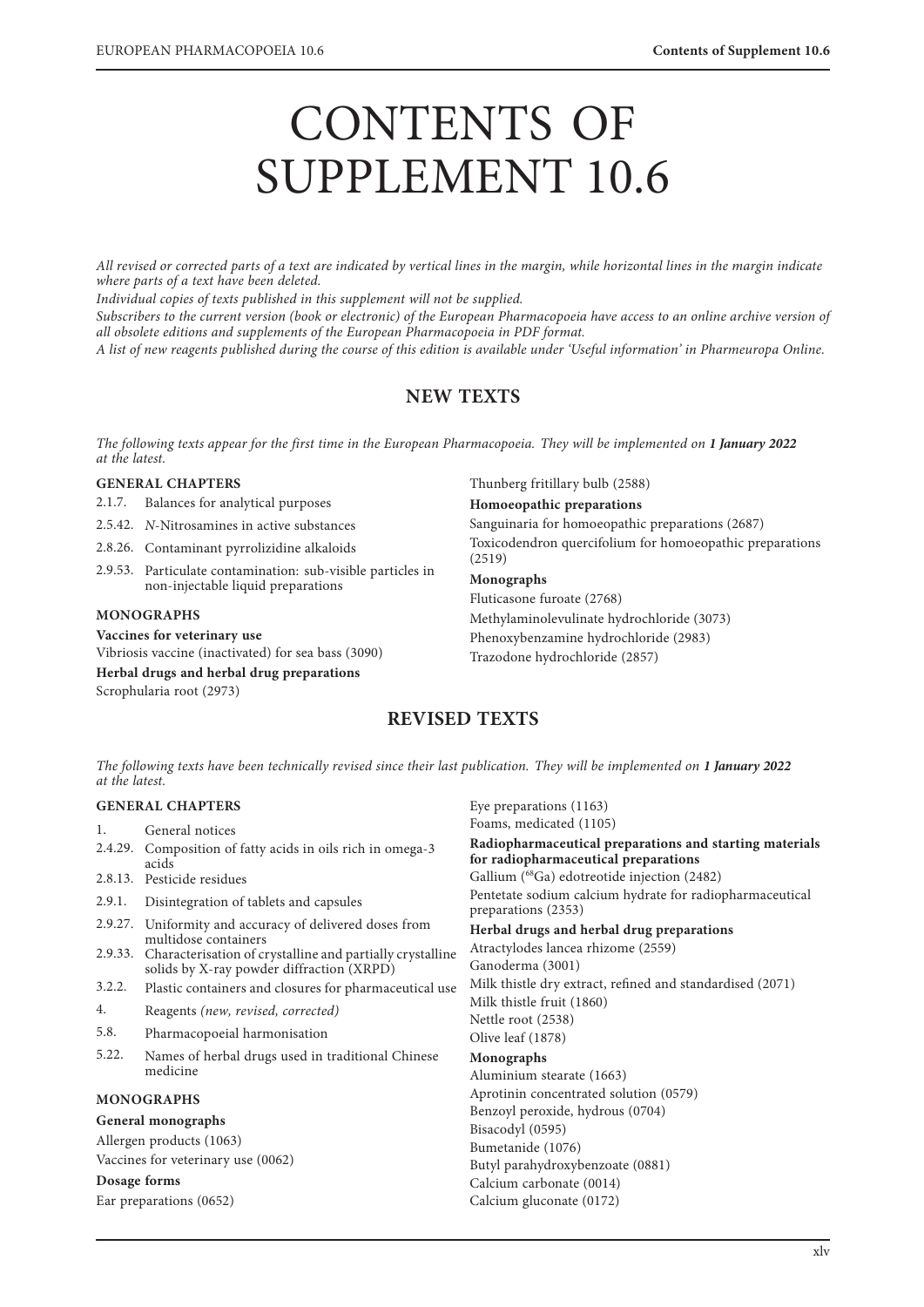Calcium gluconate, anhydrous (2364) Calcium hydrogen phosphate (0981) Calcium hydrogen phosphate dihydrate (0116) Calcium hydroxide (1078) Calcium phosphate (1052) Candesartan cilexetil  $(2573)^{(1)}$ Carboplatin (1081) Cellulose acetate phthalate (0314) Chenodeoxycholic acid (1189) Cholecalciferol concentrate (oily form) (0575) Cholesterol for parenteral use (2397) Copper sulfate pentahydrate (0894) Croscarmellose sodium (0985) Crospovidone (0892) Dapsone (0077) Deferiprone tablets (2986) Dimetindene maleate (1417) Dipotassium clorazepate monohydrate (0898) Dronedarone tablets (3038) Etacrynic acid (0457) Ethyl parahydroxybenzoate (0900) Ethylcellulose (0822) Ferrous sulfate, dried (2340) Ferrous sulfate heptahydrate (0083) Flurbiprofen (1519) Fosinopril sodium (1751) Human albumin solution (0255) Hydralazine hydrochloride (0829) Hydroxyethylcellulose (0336) Hydroxypropylcellulose (0337) Hydroxypropylcellulose, low-substituted (2083) Hypromellose (0348) Irbesartan  $(2465)^{(1)}$ Lacosamide tablets (2989) Losartan potassium  $(2232)^{(1)}$ Magnesium carbonate, light (0042) Magnesium stearate (0229) Methyl parahydroxybenzoate (0409) Methylcellulose (0345)

Nitrofural (1135) Olmesartan medoxomil (2600)<sup>(1)</sup> Oxybutynin hydrochloride (1354) *all*-*rac*-Phytomenadione (3011) Potassium metabisulfite (2075) Povidone (0685) Pravastatin sodium (2059) Propyl parahydroxybenzoate (0431) Raltegravir chewable tablets (2939) Raltegravir tablets (2938) Regorafenib tablets (3023) Riociguat tablets (3079) Rivaroxaban tablets (3021) Rosuvastatin calcium (2631) Rosuvastatin tablets (3008) Salbutamol sulfate (0687) Sertaconazole nitrate (1148) Sitagliptin tablets (2927) Sodium calcium edetate (0231) Sodium starch glycolate (type A) (0983) Sodium starch glycolate (type B) (0984) Sodium stearate (2058) Sodium sulfite (0775) Sodium sulfite heptahydrate (0776) Sorafenib tablets (3022) Talc (0438) Terazosin hydrochloride dihydrate (2021) Ticagrelor tablets (3097) Tigecycline (2825) Tobramycin (0645) RRR-*alpha*-Tocopheryl hydrogen succinate (1259) Valsartan  $(2423)^{(1)}$ Verapamil hydrochloride (0573) Wheat starch (0359) Zinc acetate dihydrate (1482) Zinc gluconate (2164) Zinc oxide (0252)

(1) This text was implemented on 1 April 2021.

# **CORRECTED TEXTS**

*The following texts have been corrected for Supplement 10.6 and specify 'corrected 10.6' above the title. These corrections are to be taken into account as soon as possible and not later than* **31 August 2021** *(the end of the month following the month of publication of the Supplement 10.6).*

## **MONOGRAPHS**

**Herbal drugs and herbal drug preparations** Forsythia fruit (2720) **Monographs** Bacitracin (0465) Bacitracin zinc (0466) Cefalexin monohydrate (0708) Dexpanthenol (0761) Dipotassium phosphate (1003) Disodium edetate (0232)

Disodium phosphate (1509) Disodium phosphate dihydrate (0602) Disodium phosphate dodecahydrate (0118) Edetic acid (1612) Fluorescein (2348) Moxidectin for veterinary use (1656) Salbutamol (0529) Starches, hydroxyethyl (1785) Sulfadimethoxine (2741) Sulfadimethoxine sodium for veterinary use (2745)